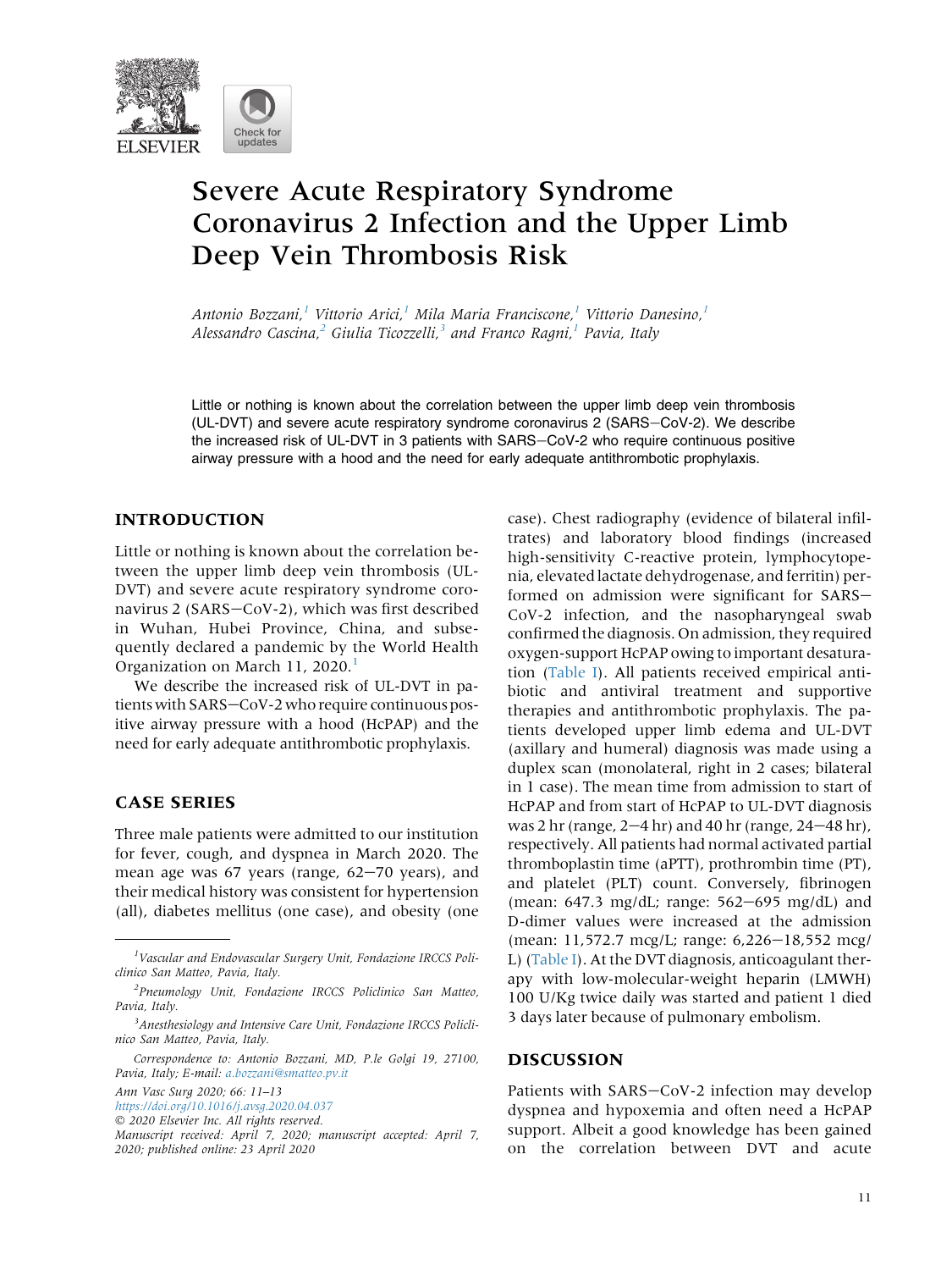<span id="page-1-0"></span>

| aPTT PT D-dimer<br>(mgraphy tmm Hg) (mm Hg) (mm Hg) (mm Hg) (mg/dL) (x1,000/mcL) (x1,000/mcL) (x1,0000mcL) (mg/dL) (sec) (%) (mg/L)<br>24.0 82.0 9.940<br>695.0 22.6 70.0 6.226<br>685.0 22.4 86.0 18.552<br>562.0<br>FIB<br>230.0<br>203.0<br>155.0<br>B-Lymphocytes PLT<br>0.5<br>pO <sub>2</sub> /FiO <sub>2</sub> CRP LDH WBC<br>$210.0$ $21.5$ $518.0$ $9.2$<br>$202.0$ 15.4 $476.0$ 5.9<br>4.6<br>258.0<br>250.0<br>$\mathbf{C}$<br>$\overline{P}O_2$<br>99<br>Chest<br>70 M Hypertension, +<br>62 M Hypertension +<br>68 M Hypertension, +<br>diabetes<br>obesity |  | Table I. Nasopharyngeal swab, clinical, and radiological characteristics and blood sample findings of the observed patients |  |  |  |  |  |  |  |
|--------------------------------------------------------------------------------------------------------------------------------------------------------------------------------------------------------------------------------------------------------------------------------------------------------------------------------------------------------------------------------------------------------------------------------------------------------------------------------------------------------------------------------------------------------------------------|--|-----------------------------------------------------------------------------------------------------------------------------|--|--|--|--|--|--|--|
|                                                                                                                                                                                                                                                                                                                                                                                                                                                                                                                                                                          |  |                                                                                                                             |  |  |  |  |  |  |  |
|                                                                                                                                                                                                                                                                                                                                                                                                                                                                                                                                                                          |  |                                                                                                                             |  |  |  |  |  |  |  |
| NPS, nasopharyngeal swab; CRP, C-reactive protein; LDH, lactate dehydrogenase; WBC, white blood cell; PLT, platelets; FIB, fibrinogen; aPTT, activated partial thromboplastin time; PT,<br>In particular, patient 1 who presented obesity and the highest D-dimer and lowest pO2/FiO2 values at onset had poor prognosis. In particular, patient 1 who presented obesity and the<br>highest D-dimer value at onset had worse prognosis.                                                                                                                                  |  |                                                                                                                             |  |  |  |  |  |  |  |
|                                                                                                                                                                                                                                                                                                                                                                                                                                                                                                                                                                          |  |                                                                                                                             |  |  |  |  |  |  |  |
| prothrombin time.                                                                                                                                                                                                                                                                                                                                                                                                                                                                                                                                                        |  |                                                                                                                             |  |  |  |  |  |  |  |

respiratory distress syndrome in which the coagulation cascade is activated in response to several ''inflammatory storm,'' less clear information has been provided between SARS-CoV-[2](#page-2-1) and DVT.<sup>2,[3](#page-2-2)</sup> In a case-control study on Whuan patients, it was observed that on admission, antithrombin and PT values were found to be significantly lower in patients with SARS-CoV-2 than in controls, whereas the values of D-dimer (10.36 vs. 0.26 ng/L;  $P < 0.001$ ) and fibrinogen (5.02 vs. 2.90 g/L;  $P < 0.001$ ) were higher and were associated with poor prognosis as in our series. No other differences could be observed in values of aPTT and PT between the two groups ( $P > 0.05$  $P > 0.05$ ).<sup>[4](#page-2-3)</sup> Moreover, Tang et al.<sup>5</sup> have suggested that early application of LMWH prophylaxis improves outcome only in selected patients (severe SARS-CoV-2 infection) that meet sepsisinduced coagulopathy criteria or with markedly elevated D-dimer in which the dysfunction of endothelial cells with thrombin generation, fibrinolysis shutdown, and increased blood viscosity secondary to hypoxia are known.

However, should be considered that in our clinical series, long-term bed rest, severe dehydration secondary to fever, tachypnea and sometimes diarrhea, and the compressive action on the axillary veins by the hood straps of the HcPAP also increase the risk of DVT. The principal limitation of this report included small number and being a singlecenter study. Our findings should be confirmed in an adequately powered clinical study.

## **CONCLUSIONS**

Therefore, in our opinion, the early antithrombotic prophylaxis with LMWH for patients with SARS-CoV-2 infection and oxygen therapy with HcPAP should be highly recommended; the optimal LMWH regimen is not known, and it is probably higher than the standard dosages as demonstrated by the thrombotic event in our patients despite antithrombotic prophylaxis.

## CONFLICTS OF INTERESTS

Authors disclose all relationships or interests that could influence or bias the work.

## AUTHOR CONTRIBUTIONS

All authors make substantial contributions to conception and design, and/or acquisition of data, and/or analysis and interpretation of data; all authors participate in drafting the article or revising it critically for